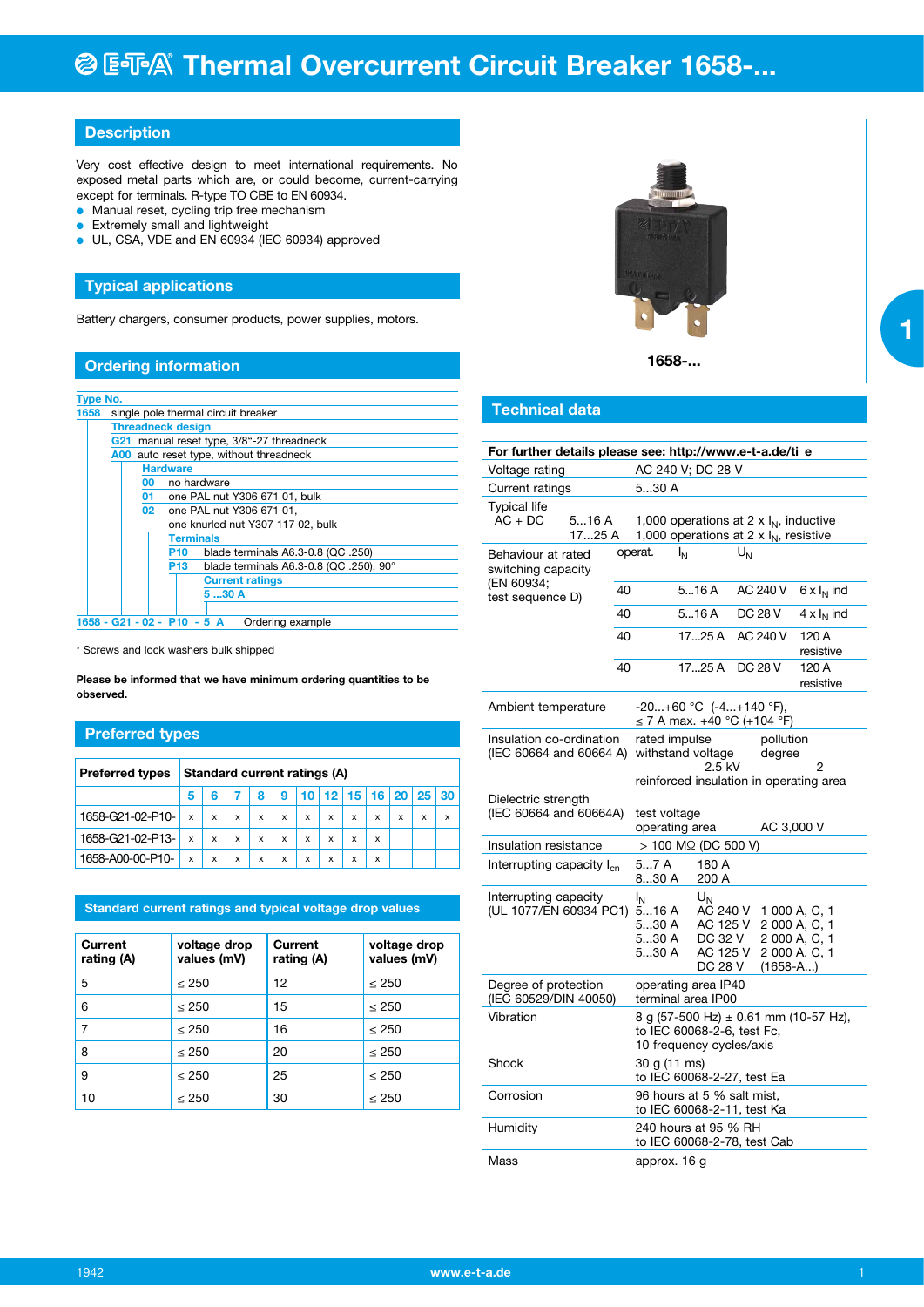## **@ ESA® Thermal Overcurrent Circuit Breaker 1658-...**



### **Installation drawing**

 **1**



This is a metric design and millimeter dimensions take precedence  $(\frac{mm}{inoh})$